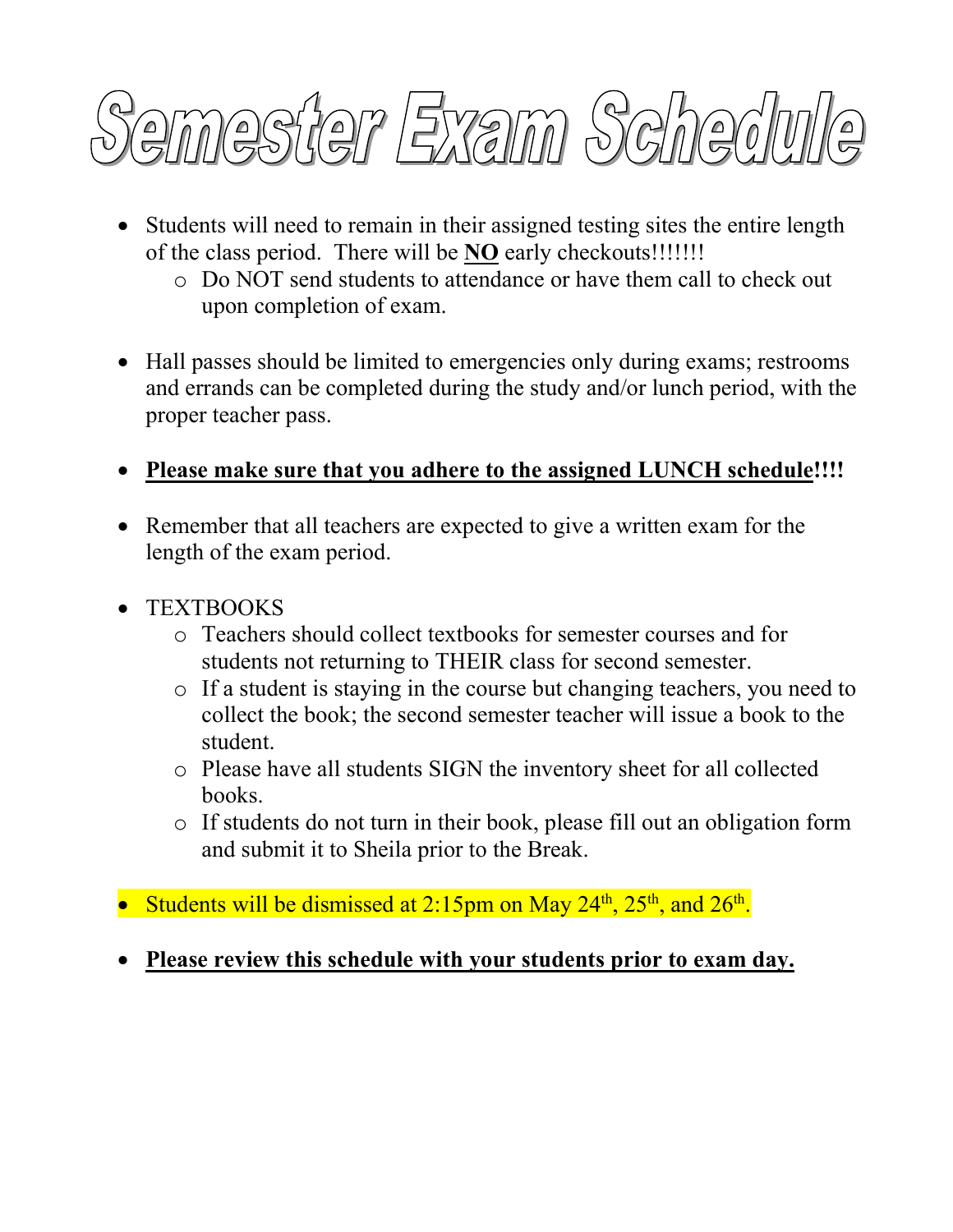## **Exam Schedule** *Monday, May 23rd-7th Period*

| <b>Seventh Period Class</b>    | $8:45 - 8:55$                            |
|--------------------------------|------------------------------------------|
| <b>Seventh Period Exam</b>     | $8:55 - 10:40$                           |
| <b>Sixth Period</b>            | $10:45 - 11:20$                          |
| <b>Fifth Period</b>            | $11:25 - 12:50$                          |
| A Lunch 11:20 - 11:50          | Class $11:55 - 12:50$                    |
| <b>B</b> Lunch $11:50 - 12:20$ | Class $11:25 - 11:50$                    |
| C Lunch $12:20 - 12:50$        | $12:25 - 12:50$<br>Class $11:25 - 12:20$ |
| <b>Fourth Period</b>           | $12:55 - 1:30$                           |
| <b>Third Period</b>            | $1:35 - 2:10$                            |
| <b>Second Period</b>           | $2:15 - 2:50$                            |
| <b>First Period</b>            | $2:55 - 3:30$                            |